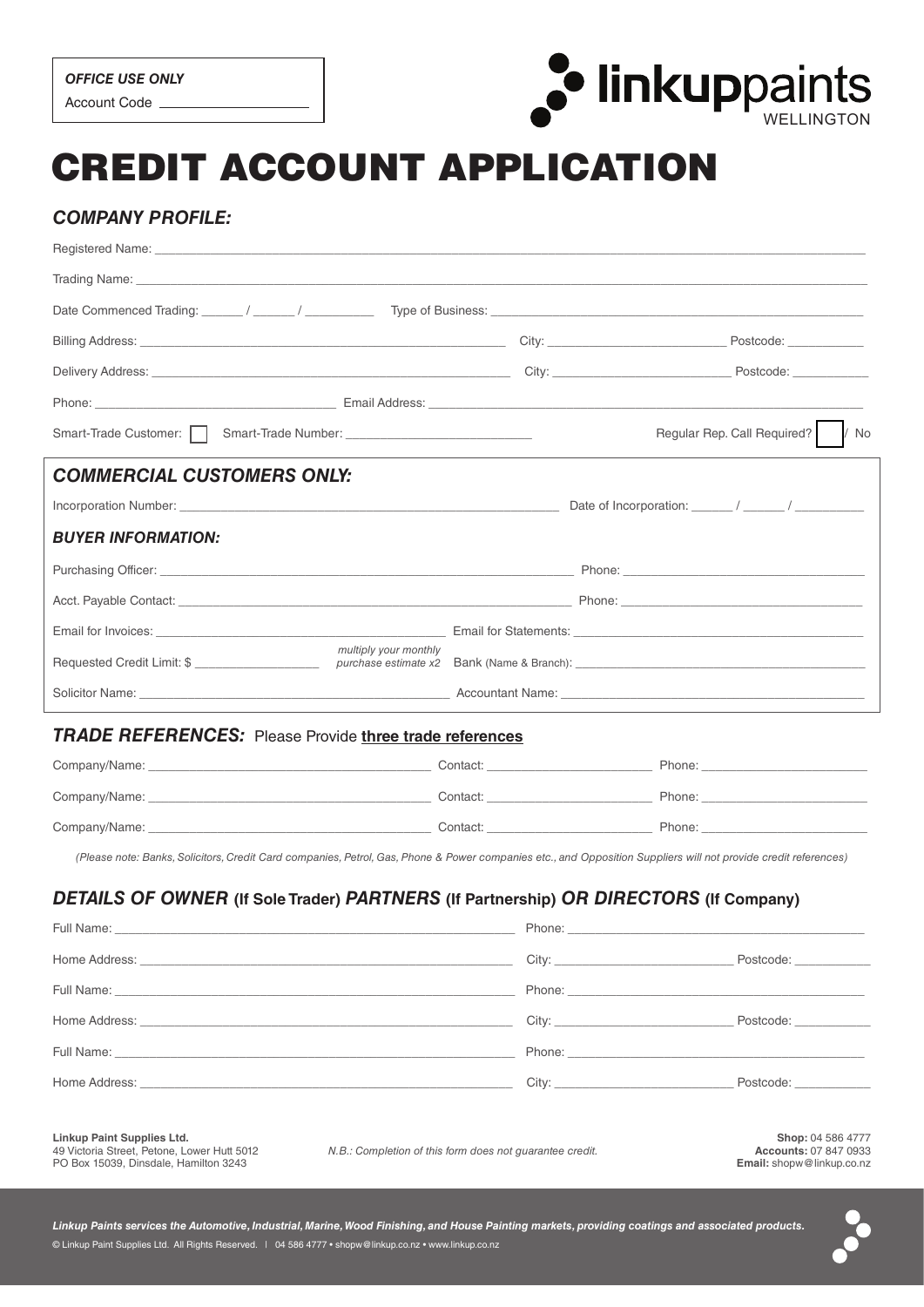# CREDIT ACCOUNT APPLICATION

*PAGE 2 OF 4*



 I/We authorise any person or company to provide Linkup Paint Supplies Limited with such information as Linkup Paint Supplies Limited may require in response to its credit and/or employment enquiries. I/We further authorise Linkup Paint Supplies Limited to furnish to any third party details of this application and any subsequent dealings that I/We may have with Linkup Paint Supplies Limited as a result of this application being actioned by it.

 I/We undertake to pay all accounts on the due date and agree that should any part of my/our account not be paid by the 20th of the month following service or supply interest of 2.5% compounding may be charged on the outstanding account. I/We further undertake to pay and indemnify Linkup Paint Supplies Limited in respect of all legal costs on a Solicitor /Client basis and other expenses incurred in recovering from me/us the amount of any overdue account.

 If Linkup Paint Supplies Limited agrees to operate the Credit Account with a guarantee, the Credit Account is opened in consideration of that guarantee being given and the guarantee in the form provided must be given before the Credit Account is opened.

#### **Terms of Sale:**

- 1. Payment for goods is due on the 20th of the month following delivery.
- 2. Ownership of the property or goods shall not pass to the purchaser until payment in full is received by the vendor.
- 3. All goods will be supplied at customers expense.
- 4. Returns will not be accepted after 7 days from delivery docket date.
- 5. All returns must quote invoice number.

| SIGNED:    |                             |           | Date:                             |
|------------|-----------------------------|-----------|-----------------------------------|
| Full Name: | (Please print name clearly) | Position: | (Company Manager, Secretary etc.) |
|            |                             |           |                                   |

# *COMMERCIAL CUSTOMERS ONLY:*

### *GUARANTEE:*

In consideration of LINKUP PAINT SUPPLIES LIMITED supplying to the person or company specified as

|                                                                                                                                                         | (Trading or Company Name), |
|---------------------------------------------------------------------------------------------------------------------------------------------------------|----------------------------|
| such goods as that customer may from time to time require of LINKUP PAINT SUPPLIES LIMITED.                                                             |                            |
|                                                                                                                                                         |                            |
| I, the undersigned                                                                                                                                      | (Director or Shareholder)  |
| GUARANTEE to LINKUP PAINT SUPPLIES LIMITED the due payment of all monies now due or at any time becoming due to LINKUP PAINT SUPPLIES                   |                            |
| LIMITED by the customer for goods supplied to the customer. This shall constitute a continuing or standing guarantee.                                   |                            |
| No granting of credit, extension or form of credit or granting of time to the customer and no waiver indulgence or neglect to sue on the part of LINKUP |                            |

PAINT SUPPLIES LIMITED and no change of constitution of LINKUP PAINT SUPPLIES LIMITED shall impair my liability under this guarantee, but as between myself and LINKUP PAINT SUPPLIES LIMITED I shall be deemed to be a principal debtor and liable to LINKUP PAINT SUPPLIES LIMITED accordingly.

| (Please print name clearly)                                                                                               |                                                          | (Company Manager, Secretary etc.) |           |                                                                                |
|---------------------------------------------------------------------------------------------------------------------------|----------------------------------------------------------|-----------------------------------|-----------|--------------------------------------------------------------------------------|
|                                                                                                                           |                                                          |                                   | Postcode: |                                                                                |
|                                                                                                                           |                                                          |                                   |           |                                                                                |
|                                                                                                                           |                                                          |                                   |           |                                                                                |
| <b>Linkup Paint Supplies Ltd.</b><br>49 Victoria Street, Petone, Lower Hutt 5012<br>PO Box 15039, Dinsdale, Hamilton 3243 | N.B.: Completion of this form does not quarantee credit. |                                   |           | Shop: 04 586 4777<br><b>Accounts: 07 847 0933</b><br>Email: shopw@linkup.co.nz |
|                                                                                                                           |                                                          |                                   |           |                                                                                |

*Linkup Paints services the Automotive, Industrial, Marine, Wood Finishing, and House Painting markets, providing coatings and associated products.* © Linkup Paint Supplies Ltd. All Rights Reserved. | 04 586 4777 • shopw@linkup.co.nz • www.linkup.co.nz

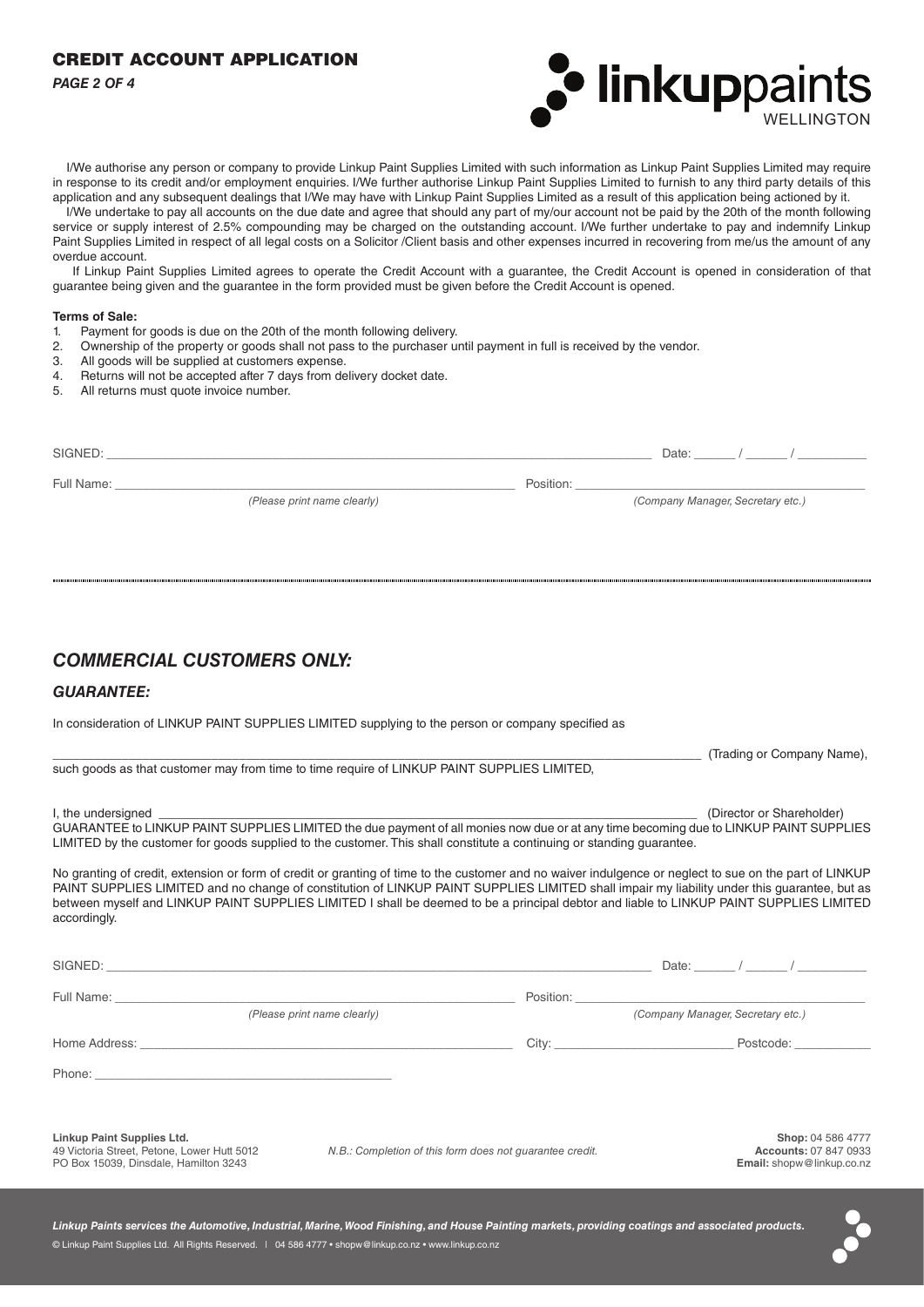*PAGE 3 OF 4*



# **CONDITIONS OF SALE**

### **FOR GOODS SUPPLIED BY LINKUP PAINT SUPPLIES LIMITED**

# **1. Conditions Paramount**

All goods are supplied on the basis of these conditions and in the event of any conflict between these conditions and the provisions of any document used by the buyer or any other arrangement between the parties, these conditions shall prevail unless otherwise agreed in writing signed by both parties. 1.B The buyer acknowledges that:

- 1.B1 Linkup has not made any representations about the goods, represented that the goods are fit for any particular purpose, applied any description to the goods or provided any express guarantee (as defined in the Consumer Guarantees Act 1993); and
- 1.B2 the buyer has not made know to Linkup any particular purpose for which the goods are being acquired: other than those expressly confirmed to Linkup in writing.

#### **2. Orders**

All orders are accepted by Linkup subject to ability to supply and to prices ruling at time of delivery.

#### **3. Payment**

- 3.A All goods are due for payment on or before the 20th of the month following delivery.<br>3.B Any dispute regarding prices must be raised within seven days of receipt. Failure to
- Any dispute regarding prices must be raised within seven days of receipt. Failure to do so will invalidate any such claim.

#### **4. Delivery**

Any dispute regarding delivery of goods ordered must be raised within seven days of receipt. Failure to do so will invalidate any such claim.

# **5. Risk and Ownership**

Title (both legal and equitable) in the goods will not pass to the buyer until the goods have been paid for in full.

5.B The goods will be at the buyer's risk immediately on delivery to the buyer or into the buyers custody (whichever is the sooner) and the buyer is responsible for insuring the goods from this time even though title in the goods may not have passed to the buyer.

5.C Until title in the goods passes to the buyer, the buyer acknowledges that it holds the goods or any products which incorporate the goods solely as bailee and in a fiduciary capacity.

5.D In the event that goods or any product which incorporate the goods sold by the buyer include goods in respect of which title has not passed to the buyer, the proceeds of the sale of such goods (or the proportion of the proceeds of the sale of any such mixed products as most closely equates to the proportion of the content of the goods in the mixed products) will belong to Linkup and the buyer in its capacity as trustee of such proceeds shall account for such proceeds to Linkup on demand and in no circumstances later than the relevant due date. Pending this accounting such proceeds must not be mingled with any other monies or paid into any overdraw bank account and shall be held by the buyer in a separate bank account on behalf of Linkup.<br>5.5. If the buyer makes default in payment or becomes insolvent, bankrupt, calls a

If the buyer makes default in payment or becomes insolvent, bankrupt, calls a meeting of creditors, or goes into liquidation (voluntarily or otherwise), Linkup reserves the right to enter, and the buyer irrevocably consents to Linkup entering, by its servants or duly authorised agents, on to the buyers premises or on to any premises where the goods are reasonably thought to be stored, without responsibility for any damage caused, and repossess and subsequently resell the goods.

#### **6. Default by Buyer**

If the buyer makes default in payment or becomes insolvent, bankrupt, calls a meeting of creditors, or goes into liquidation (voluntarily or otherwise), Linkup may, notwithstanding any waiver of such default of failure and without prejudice to its other rights, suspend delivery, cancel any order or require payment in cash or on delivery of goods, notwithstanding the terms of payment herein specified.

#### **7. Consumer Guarantees Act 1993**

7.A If the buyer is acquiring the goods for the purpose of a business, the buyer agrees that the provisions of the Consumer Guarantees Act 1993 do not apply to the contract.

7.B If the provisions of the Consumer Guarantees Act 1993 do apply to the contract, clause 9 of these conditions shall have no effect and the responsibility of Linkup and the rights and remedies of the buyer in respect of the supply of goods by Linkup to the buyer shall be governed by the Consumer Guarantees Act 1993.

7.C Nothing in these conditions is intended to have the effect of contracting out of the provisions of the Consumer Guarantees Act 1993 except to the extent permitted by the Act.

### **8. Buyers Obligations**

8.A Where the buyer supplies the goods in trade to a person acquiring them for business purposes, it must be a term of the buyers contract with that person that the Consumer Guarantees Act 1993 does not apply in respect of the goods.

8.B Where the buyer supplies the goods to any other person in the course of trading, the buyer must not give or make any undertaking, assertion or representation in relation to the goods without Linkup's prior approval in writing, and the buyer must not represent that it is acting as an agent of Linkup. 8.C The buyer agrees to indemnify Linkup against any liability or cost incurred by Linkup as a result of any breach by the buyer of the obligations contained in this clause 8.

#### **9. Liability of**

9.A This clause applies only where the provisions of the Consumer Guarantees Act 1993 do not apply to the contract.<br>9.B The liability of Linkup in respect of any claim or action by the buyer for any remedy or compensation

The liability of Linkup in respect of any claim or action by the buyer for any remedy or compensation for any loss, injury, costs, expenses or damage ( including, without limitation, consequential loss of indirect damages) arising directly or indirectly out of the supply of goods by Linkup to the buyer, or the failure by Linkup to supply goods in accordance with the contract, or otherwise in connection with the goods or any advice, recommendation, information or services provided by Linkup including, without limitation, any claim or action based on any conditions, warranties, descriptions or representations whether express or implied by law, trade custom or otherwise is limited to:

- $\overline{a}$  the replacement of the goods supplied or the supply of equivalent goods or
- 9.B2 the payment of the cost of replacing the goods or of acquiring equivalent goods; at the option of Linkup
- 9.C Linkup gives no warranty of freedom from patent infringement in relation to the use of any formula information or advice given by it.

**Linkup Paint Supplies Ltd.**

49 Victoria Street, Petone, Lower Hutt 5012 PO Box 15039, Dinsdale, Hamilton 3243

*N.B.: Completion of this form does not guarantee credit.*

**Shop:** 04 586 4777 **Accounts:** 07 847 0933 **Email:** shopw@linkup.co.nz